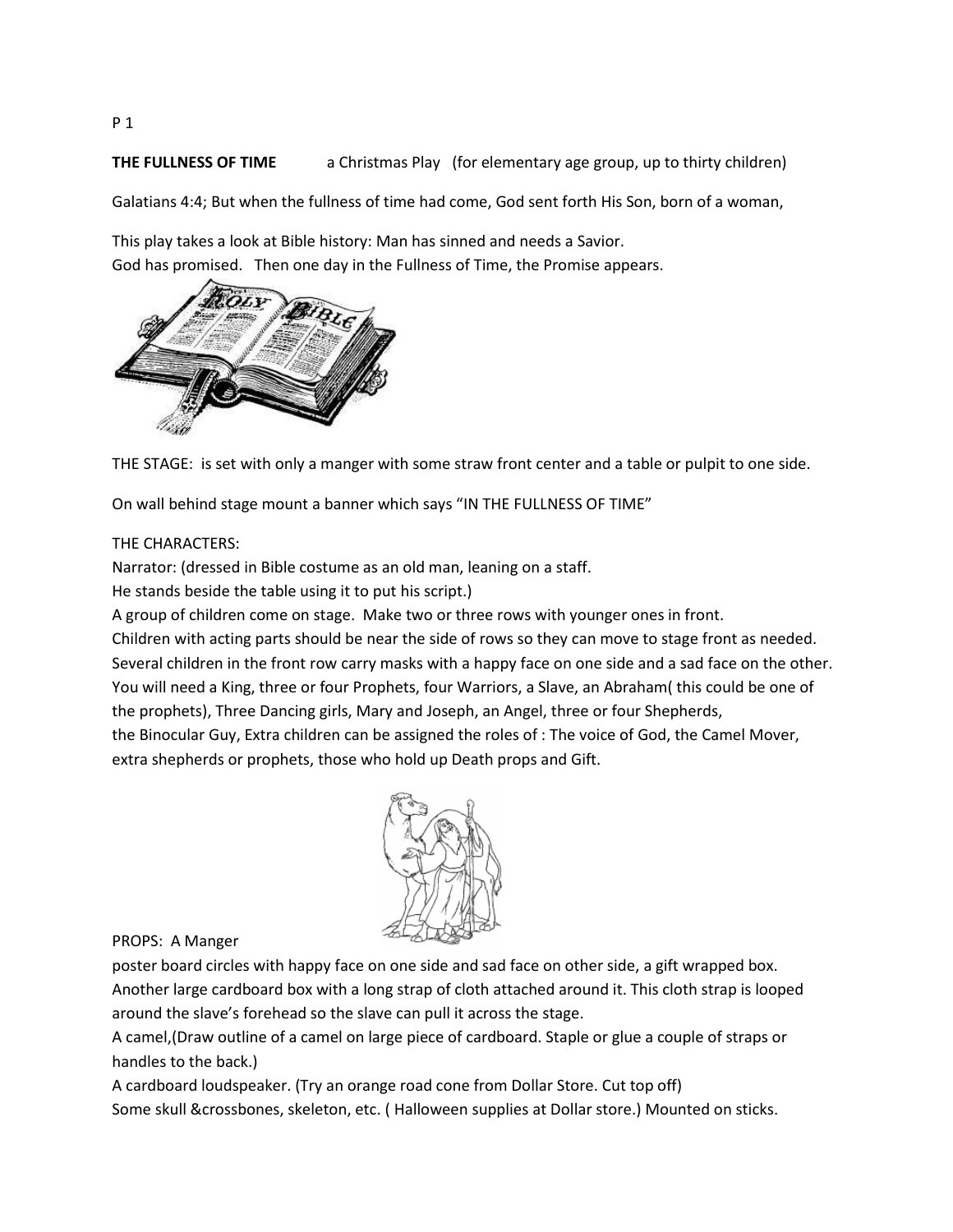### P 2

Some toy sheep, Toy swords and shields, (from dollar store or cut these from cardboard) Three or four scrolls. (paper towel rolls with paper attached, write prophecies on these), A baby doll, with swaddling cloth

Sticks for Narrator's staff and shepherds staff, (could be a hockey stick or broom handle) A rod with a tennis ball attached to end, for King's scepter. (cut an X into the tennis ball and push rod into the hole) Several short sticks, (paint stir sticks, or dowels) with lengths of colored ribbons tied to end for the dancing girls. (paint ends of ribbon with clear nail polish so the ribbon will not unravel) Angel should carry a trumpet. (one of those noise trumpets that spectators bring into a stadium.) A pair of binoculars

COSTUMES: For Abraham, Narrator and prophets and Joseph and Mary: Robes can be bathrobes or a piece of fabric with hole in center for head. Wrap a belt of cloth around waist. An over-robe can be a piece of fabric draped over shoulders.

The headpiece can be a kitchen towel or cloth on head fastened with a strip of cloth tied around it.

The Kings costume is made from a piece of red or purple fabric draped over the shoulders as a cape. Fasten it at the neck with a large fancy broach. Make a crown or purchase one from Party Store.

For Slave and Shepherd costumes: Make simple tunics from brown or neutral color.

Fold fabric in half lengthwise and cut a hole just big enough for head to go through.

Tie at waist with a strip of cloth.

Make a head-piece by wrapping and tying a twisted strip of cloth around head.

For Dancing girls: Make skirts from a large circle of colorful fabric.

Try to find wide pieces of fabric so you can cut a big circle. A large circle will make a longer skirt. In center of circle, cut a hole just big enough to slip skirt on over clothing. Tie at waist with a long contrasting color long scarf.

For Warriors: Make a breastplate. Cut two pieces of poster-board into chest-plate size. Decorate as crests. Staple strips of cloth to front and back to make shoulder straps. Staple a narrow strip of cloth to front and back at sides. This armor is just slipped over the child's head.

For the Angel: Cut a hole just big enough for head to go through, in the center of a white sheet. Trim robe to size.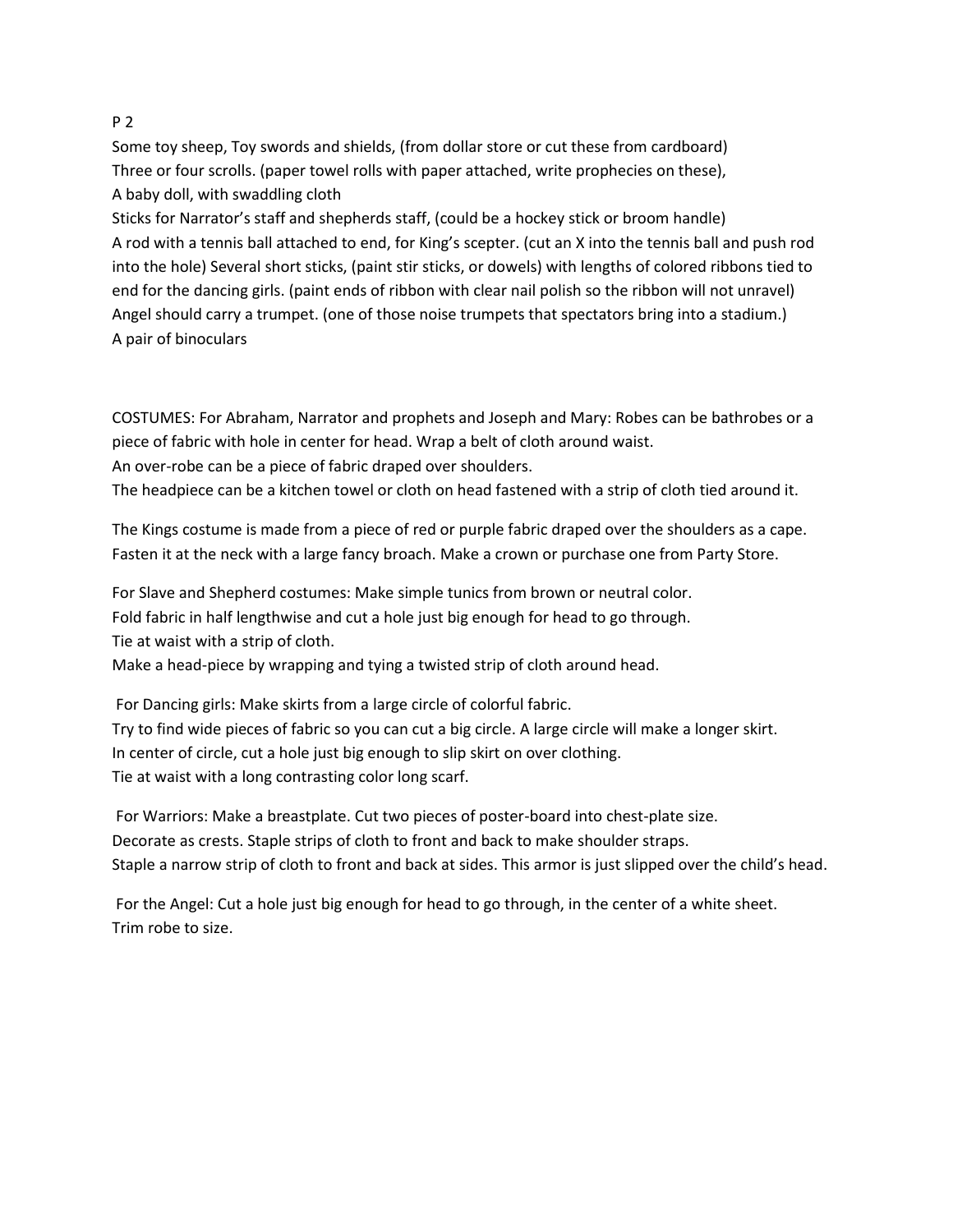THE PLAY: Everyone is on stage. Form two or three rows. Props are brought in and placed on the floor until needed.

NARRATOR: In the beginning, God made the earth and everything in it. Then He made man in His own image, (Smaller children in front row hold up Happy Faces) and He placed him in a beautiful garden where he had everything he would need to live very happily. God also made a woman to be a helper for the man. God intended people to be just like Him. God gave instructions for them to look after the garden. There was just one thing that God told them NOT to do. They were not to eat of a certain tree that was in the center of the garden. God said if they ate of the fruit of this tree, they would surely die. (Hold up Death props for only a few seconds )

Then one day the serpent, who was the devil, came into the garden and tempted the woman. She listened to the serpent and ate from the forbidden tree and then she also gave some to the man. Now they had disobeyed God. (Turn masks to Sad side.) This brought sin and death into the world and man could no longer live in the beautiful garden. (All children recite Romans 3:23; For all have sinned and fall short of the glory of God.) (Front row put Face masks down)

One row recite (Romans 6:23; For the wages of sin is death, but the gift of God is eternal life in Christ Jesus our Lord.) As Romans 6:23 is recited, (One group holds up Death props, skull and crossbones etc.) (One child holds up a big gift package.)

NARRATOR: But God had a plan. (Put all props down). God made a promise.

He said to the devil; "I will put enmity between you and the woman, and between your seed and her seed. **He** shall bruise your head, and you shall bruise His heel."

Here at the very beginning, God pointed to the Savior- Messiah who would come to bruise the head of the enemy. (Everyone points at the manger)

SONG: JESUS LOVES ME, (2 verses)

JESUS LOVES ME THIS I KNOW. FOR THE BIBLE TELLS ME SO. LITTLE ONES TO HIM BELONG. THEY ARE WEAK BUT HE IS STRONG. Cho; YES JESUS LOVES ME. YES JESUS LOVES ME. YES JESUS LOVES ME. THE BIBLE TELLS ME SO.

JESUS LOVES ME WHEN I'M GOOD. WHEN I DO THE THINGS I SHOULD. JESUS LOVES ME WHEN I'M BAD, THOUGH IT MAKES HIM VERY SAD. Cho.

NARRATOR: But the time had not yet come. Years went by, people were born and they died. Some were anxious to please God and some sought only to please themselves. God was looking for those who believed Him and wanted to do His will. (A child walks in front of the group searching the audience with a pair of binoculars)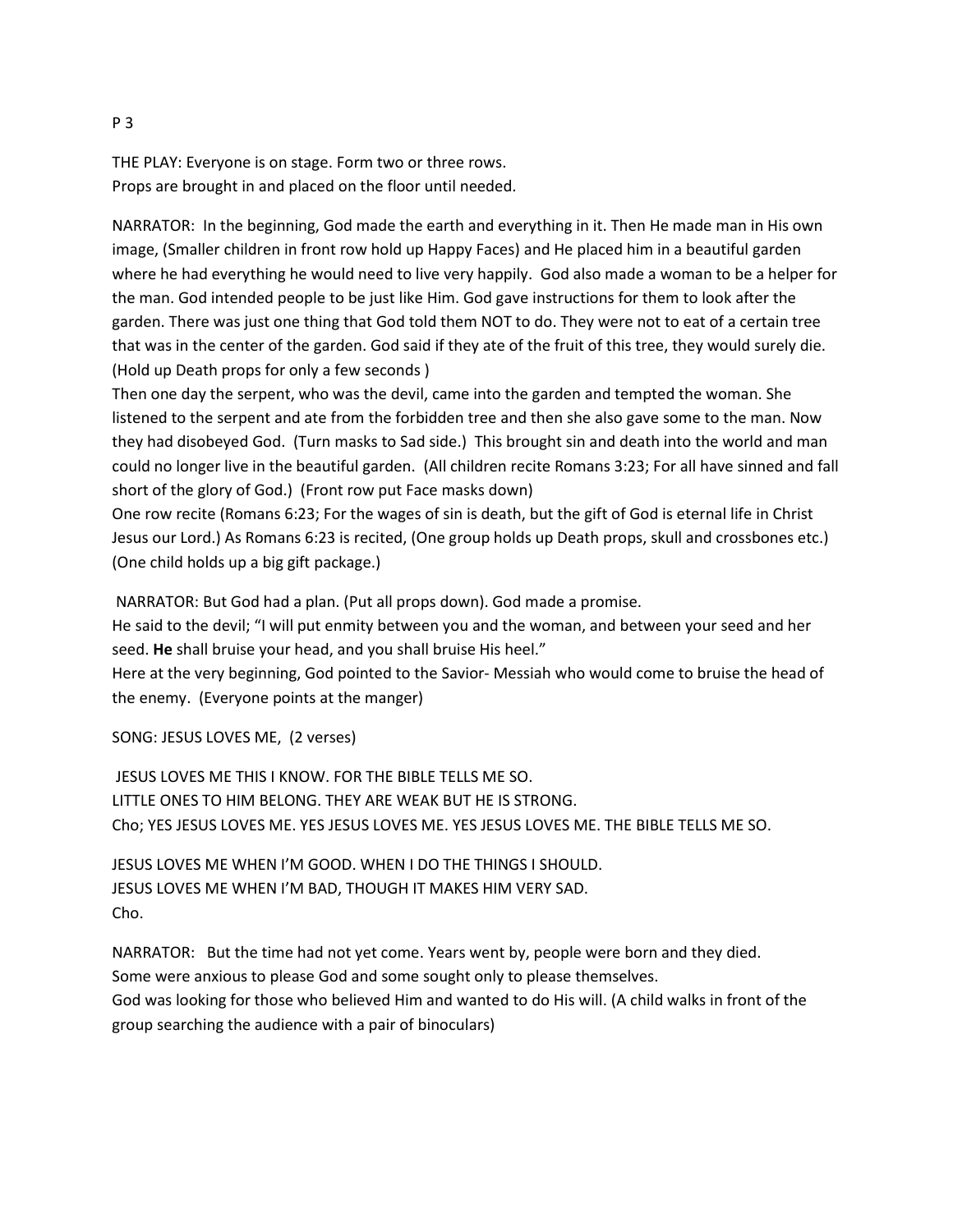Abraham Believed God. He followed God when God told him to leave his country and his people and go to a land that God would show him.

(A child dressed as a Bible traveler walks across stage leading a camel. The camel is a large cardboard shape carried across the stage by another child. He stops mid-stage)

God made a promise to Abraham. He said…..



(AN OLDER BOY: with a deep voice speaking from back row, through a loudspeaker made from a cardboard cone.): "I will make you a great nation; I will bless you and make your name great; and you shall be a blessing. I will bless those who bless you, and I will curse him who curses you; and **in you** all the families of the earth shall be blessed."

### NARRATOR:

Again God was pointing towards the Savior-Messiah who would come. (All point to the manger)

SONG: (to tune of Row, Row, Row your boat) (Could be done as a round) (Do a Snap-Clap rhythm. Snap on first beat and Clap on next beat and so-on) ABRAHAM OH ABRAHAM , YOU ARE A BLES-SED MAN. IN YOU ALL NATIONS SHALL BE BLESSED, WHEN GOD SENDS FORTH HIS SON.

NARRATOR: But the time was not yet come.

Abraham's family grew and became twelve tribes, a Nation. The Children of Israel became slaves in Egypt and waited four hundred years for God to send a deliverer.

(Child dressed as a slave, drags a cardboard box across stage by a strap attached to the box and wrapped around his forehead.)

( Another child reads or recites Exodus 2:24) "So God heard their groaning, and God remembered His covenant with Abraham, with Isaac, and with Jacob.")

# NARRATOR:

God sent Moses to DELIVER the nation Israel from captivity and lead them to the Promised Land. Once again God was pointing to the Savior Messiah. (All point to the manger)

Second verse of same song to tune of Row, Row, Row your boat WHEN GOD SAYS THAT WE MUST WAIT, HE SAYS "THE TIME'S NOT RIGHT." WE NEED TO LEARN TO TRUST HIM MORE, TO MAKE OUR FUTURE BRIGHT. (with Snap-Clap rhythm)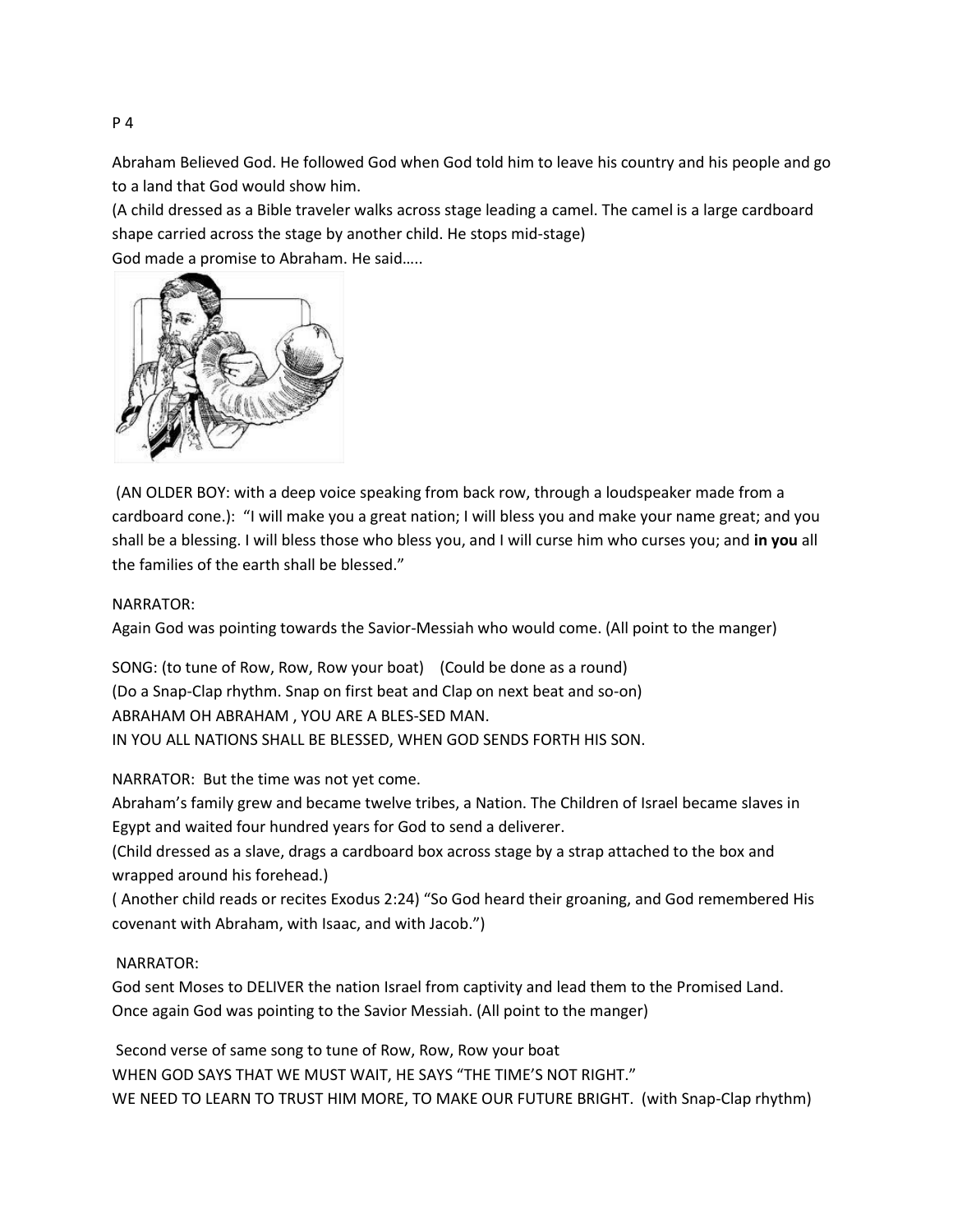# NARRATOR: But still the time was not yet come.

In the Promised Land, God gave His people leaders, warriors like Joshua who fought historic battles against their enemies.

( A group of two or three warriors Chase someone across the stage with toy swords and shields) (All children make war whoop sounds)

NARRATOR: God established Israel as a nation fulfilling some of His promises to Abraham and Isaac and Jacob. But it was not yet time for the Savior-Messiah.

Then God gave them a king to rule over them. (A child in a king costume and carrying a scepter walks to front of stage.) King David was not only King. He was also a mighty warrior and a worshipper of God. He was a man after God's own heart.

God said to King David;

(have a child read this); 2<sup>nd</sup> Samuel6:12-16; "I will set up your seed after you, who will come from your body, and I will establish his kingdom. He shall build a house for my name, and I will establish the throne of his kingdom forever. I will be his father and he shall be my son. (16) And your house and your kingdom shall be established forever before you. Your throne shall be established forever."

NARRATOR: God was still pointing to a coming Savior-Messiah.( All point to the manger.)

SONG: (from Psalm 27:1) (to the tune of THE BEAR WENT OVER THE MOUNTAIN) THE LORD IS MY LIGHT AND SALVATION, ( 3X ) OF WHOM SHALL I BE AFRAID (Clap, Clap )(3X ) THE LORD IS MY LIGHT AND SALVATION (3X ) OF WHOM SHALL I BE AFRAID (Clap Clap ) (two or three girls and king David dance on stage as this song is sung) (the girls wear flowing type skirts and wave sticks with long ribbons attached.)

NARRATOR: The people continued to wait. It was not yet time for the Savior-Messiah. God must know how difficult it is for people to wait. But God continually looks for those who will trust Him. God sent messages to men who were prophets. God revealed His secrets to them. (Amos 3:7; "Surely the Lord God does nothing, unless He reveals His secret to His servants the prophets.") (Three prophets with their scrolls come to center stage and read their scrolls.)

Isaiah 9: 6&7 "For unto us a child is born, unto us a Son is given; And the government will be upon His shoulder. And His name will be called, Wonderful, Counselor, Mighty God, Everlasting Father, Prince of Peace. Of the increase of His government and peace there will be no end."

Isaiah 7:14; "Therefore the Lord Himself will give you a sign; Behold the virgin shall conceive and bear a Son, and shall call His name Immanuel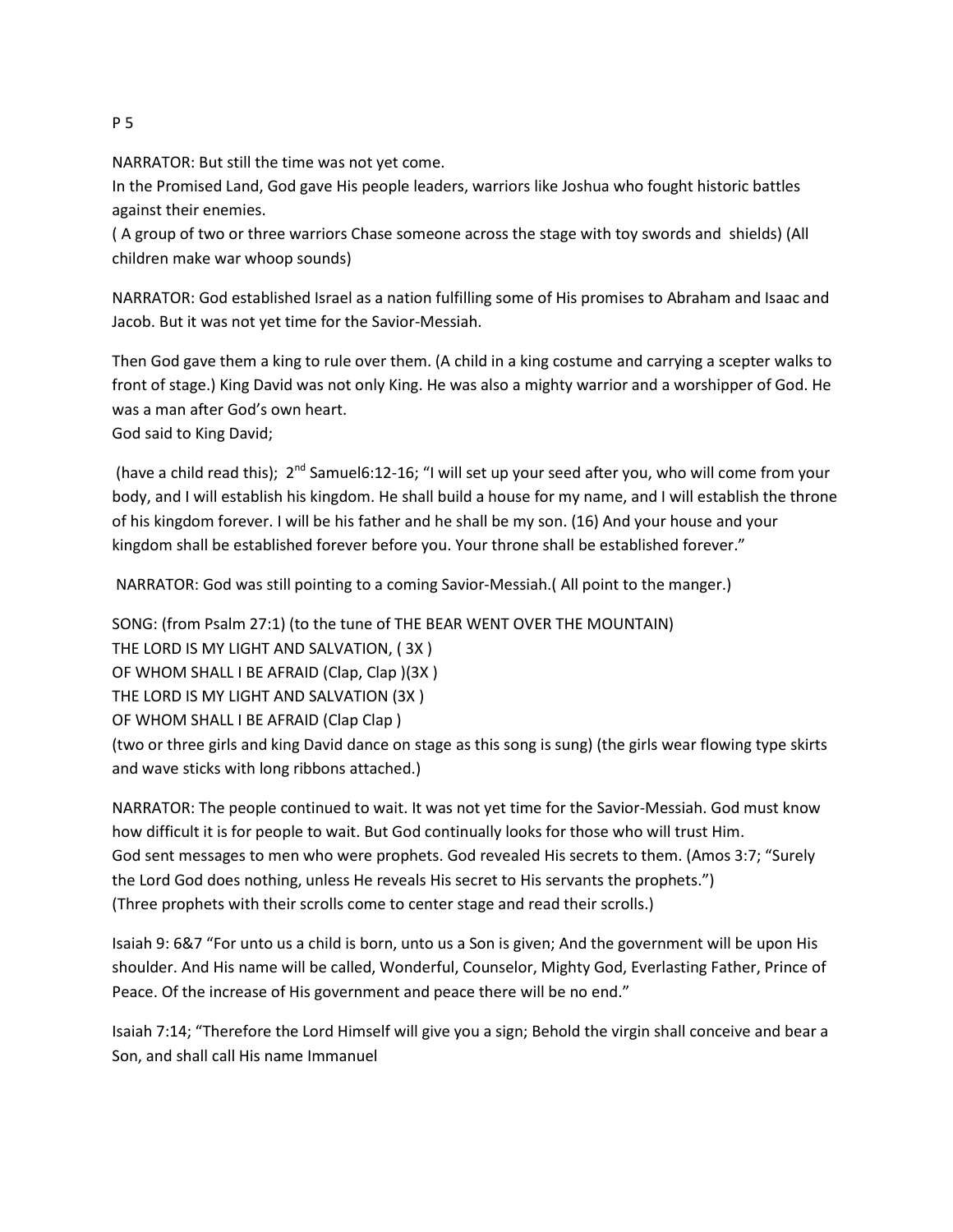Micah 5:2; "But you Bethlehem Ephrathah, Though you are little among the thousands of Judah, Yet out of you shall come forth to me the One to be ruler in Israel, Whose goings forth are from old from everlasting."

Isaiah 53:4&5; Surely He has borne our griefs and carried our sorrows; Yet we esteemed Him stricken, smitten by God, and afflicted. But He was wounded for our transgressions, He was bruised for our iniquities; The chastisement for our peace was upon Him and by His stripes we are healed.

NARRATOR: And so the prophets told about the Savior-Messiah who was to come. Still it would be several hundred years. BUT THEN:



ANGEL: (Blows his trumpet)

SONG: GO TELL IT ON THE MOUNTAINS, OVER THE HILLS AND EVERYWHERE. GO TELL IT ON THE MOUNTAINS. THAT JESUS CHRIST IS BORN.

NARRATOR: One day, (Mary comes to stage front), an Angel appeared with an announcement to a young girl in the town of Nazareth. (Angel comes to front of stage.)

ANGEL: (From Luke1:28-33) "Rejoice, highly favored one, The Lord is with you. Blessed are you among women. (v.30) "Do not be afraid, Mary, for you have found favor with God. And behold, you will conceive in your womb and bring forth a son, and shall call His name, Jesus. He will be great, and will be called, The Son of the Highest; and the Lord will give Him the throne of His father, David. And He will reign over the house of Jacob forever, and of His kingdom, there will be no end."

MARY: "How can this be, since I do not know a man?"

ANGEL: "The Holy Spirit will come upon you and the power of the Highest will overshadow you. Therefore also, that Holy one who is to be born will be called the Son of God."

NARRATOR: The time had come!

EVERYONE: Quote Galatians 4:4 "But when the fullness of time had come, God sent forth His Son, born of a woman."

P 6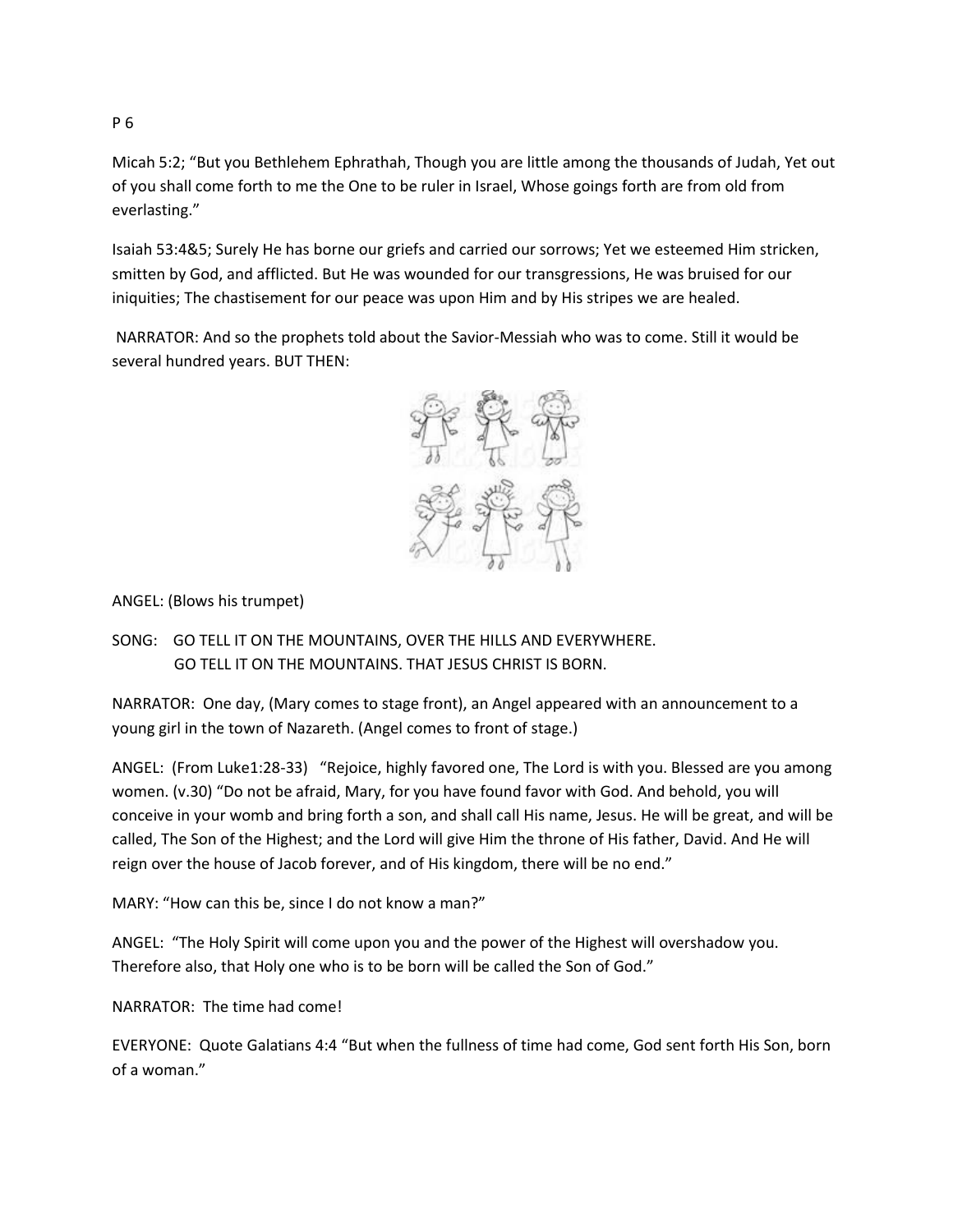SONG: AWAY IN A MANGER (As song is being sung, Mary and Joseph bring Baby and place in manger. They stay beside the manger)



AWAY IN A MANGER, NO CRIB FOR A BED. THE LITTLE LORD JESUS LAID DOWN HIS SWEET HEAD. THE STARS IN THE BRIGHT SKY LOOKED DOWN WHERE HE LAY. THE LITTLE LORD JESUS ASLEEP ON THE HAY.

ONE OF THE PROPHETS: (Read Luke 2:1-7) (It should be written on one of the scrolls) "And it came to pass in those days that a decree went out from Caesar Augustus that all the world should be registered. This census first took place while Quirinius was governing Syria. So all went to be registered, everyone to his own city. And Joseph also went up from Galilee out of the city of Nazareth, into Judea, to the city of David which is called Bethlehem, because he was of the house and lineage of David, to be registered with Mary, his betrothed wife who was with child. So it was, that while they were there, the days were completed for her to be delivered. And she brought forth her firstborn Son, and wrapped Him in swaddling clothes, and laid Him in a manger, because there was no room for them in the inn.

(As this passage is read, the shepherds come forward and stand by the manger. One of them, an older child moves close to the Prophet who is reading. When the reading is finished the shepherd takes up the story. He tells it in his own words.

SHEPHERD: And we were out in the fields, watching over our flocks by night, when Behold, an angel of the Lord stood before us and the glory of the Lord shone around us and we were greatly afraid. Then the angel said to us;

ANGEL: "Do not be afraid, for behold, I bring you tidings of great joy which will be to all people. For there is born to you this day in the city of David, a Savior, who is Christ the Lord. And this will be the sign to you; You will find a babe wrapped in swaddling clothes, lying in a manger.

SHEPHERD: And suddenly there was with the angel a multitude of the heavenly host praising God and saying;

EVERYONE: "Glory to God in the highest and on earth peace, goodwill toward men."

| SONG: JOY TO THE WORLD THE LORD HAS COME.                      |
|----------------------------------------------------------------|
| LET EARTH RECEIVE HER KING. LET EVERY HEART. PREPARE HIM ROOM. |
| AND HEAVEN AND NATURE SING. AND HEAVEN AND NATURE SING.        |
| AND HEAVEN AND HEAVEN AND NATURE SING.                         |

P 7